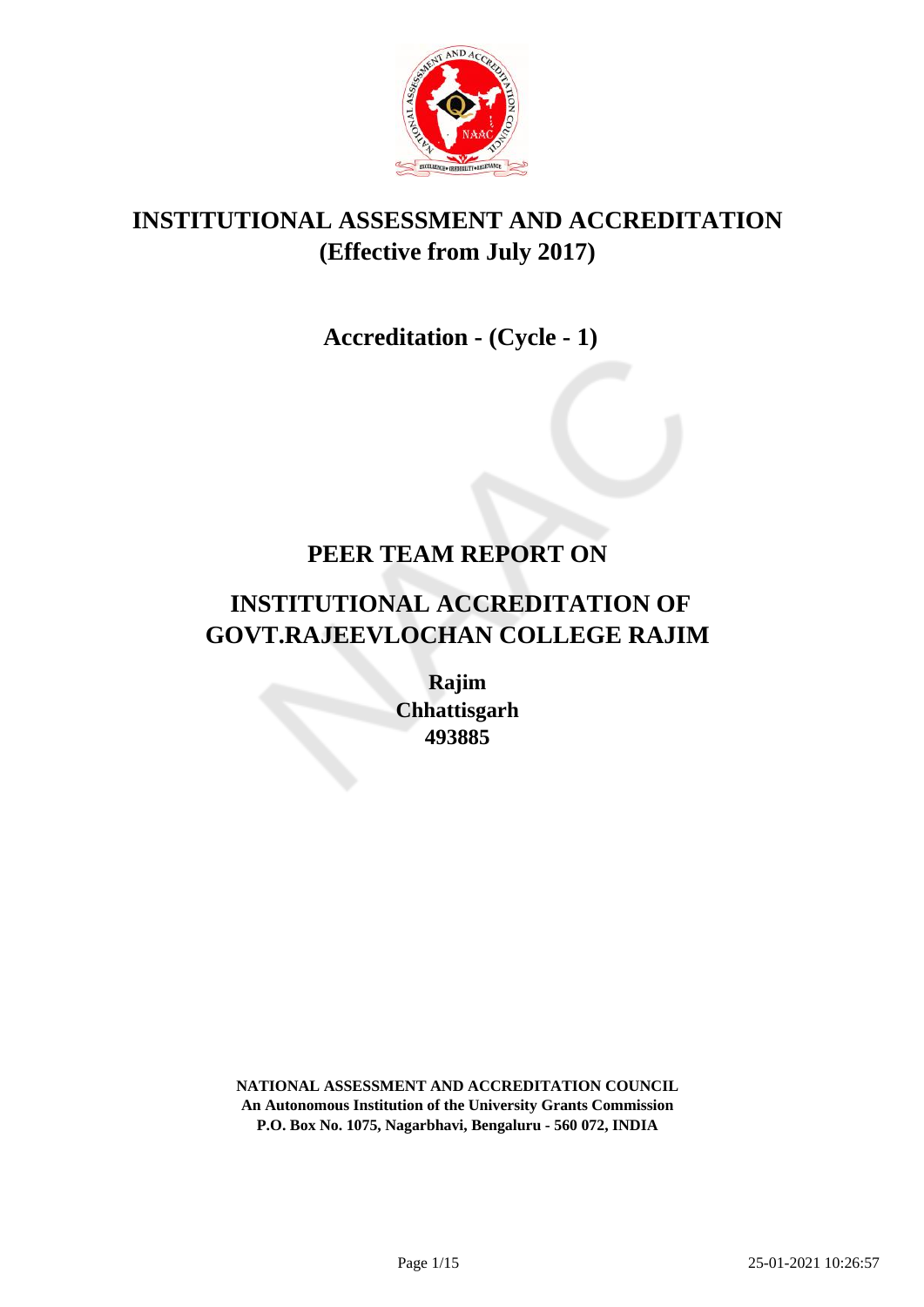### **Section I:GENERAL INFORMATION**

| 1. Name & Address of the           | <b>GOVT.RAJEEVLOCHAN COLLEGE RAJIM</b>                             |                                                                          |  |
|------------------------------------|--------------------------------------------------------------------|--------------------------------------------------------------------------|--|
| institution:                       | Rajim                                                              |                                                                          |  |
|                                    | Chhattisgarh                                                       |                                                                          |  |
|                                    | 493885                                                             |                                                                          |  |
| 2. Year of Establishment           | 1972                                                               |                                                                          |  |
| 3. Current Academic Activities at  |                                                                    |                                                                          |  |
| the Institution(Numbers):          |                                                                    |                                                                          |  |
| Faculties/Schools:                 | $\overline{3}$                                                     |                                                                          |  |
| Departments/Centres:               | 11                                                                 |                                                                          |  |
| Programmes/Course offered:         | 16                                                                 |                                                                          |  |
| <b>Permanent Faculty Members:</b>  | 12                                                                 |                                                                          |  |
| <b>Permanent Support Staff:</b>    | 15                                                                 |                                                                          |  |
| Students:                          | 1623                                                               |                                                                          |  |
| 4. Three major features in the     |                                                                    | 1. 1. College located in a rural area in the tribal belt hence carter to |  |
| institutional Context              |                                                                    | the need of higher education to under privileged population.             |  |
| (Asperceived by the Peer Team):    | 2. 2. Number of girl students are higher most from farming         |                                                                          |  |
|                                    | community which shows that the college contributes to women        |                                                                          |  |
|                                    | empowerment in a backward and rural area.                          |                                                                          |  |
|                                    | 3. 3. Impressive contribution of the students through NCC NSS      |                                                                          |  |
|                                    | sports and Cultural activities recognized at the region University |                                                                          |  |
|                                    | state and National level                                           |                                                                          |  |
| 5. Dates of visit of the Peer Team | From: $18-02-2020$                                                 |                                                                          |  |
| (A detailed visit schedule may be  | $To: 19-02-2020$                                                   |                                                                          |  |
| included as Annexure):             |                                                                    |                                                                          |  |
| 6. Composition of Peer Team        |                                                                    |                                                                          |  |
| which undertook the on site visit: |                                                                    |                                                                          |  |
|                                    | Name                                                               | Designation & Organisation Name                                          |  |
| Chairperson                        | DR. SIBA PRASAD ADHIKARY                                           | FormerVice Chancellor, F M                                               |  |
|                                    |                                                                    | University                                                               |  |
| Member Co-ordinator:               | DR. K K AGARWAL                                                    | Professor, MAHATMA GANDHI                                                |  |
|                                    |                                                                    | KASHI VIDYAPITH VARANASI                                                 |  |
| Member:                            | DR. SHARMILA MITRA                                                 | Principal, BEHALA COLLEGE                                                |  |
| NAAC Co - ordinator:               | Dr. Devender S Kawday                                              |                                                                          |  |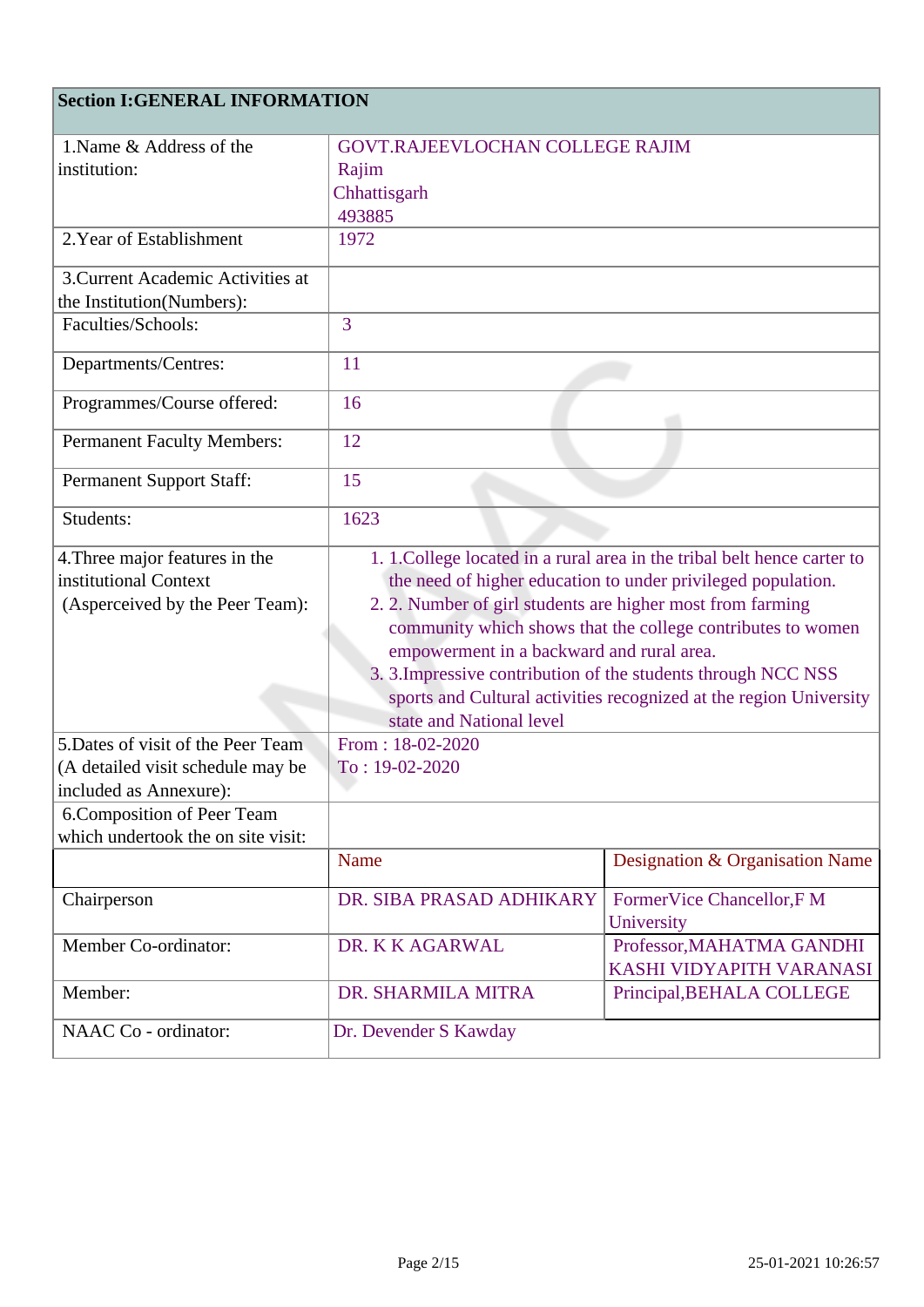#### **Section II:CRITERION WISE ANALYSIS**

Observations (Strengths and/or Weaknesses) on each qualitative metrices of the key Indicator under the respective criterion(This will be a qualitative analysis of descriptive nature aimed at critical analysis presenting strength and weakness of HEI under each criteria)

| Criterion1 - Curricular Aspects (Key Indicator and Qualitative Metrices(QlM) in Criterion1) |                                                                                                  |  |
|---------------------------------------------------------------------------------------------|--------------------------------------------------------------------------------------------------|--|
| 1.1                                                                                         | <b>Curricular Planning and Implementation</b>                                                    |  |
| 1.1.1                                                                                       | The institution ensures effective curriculum delivery through a well planned and documented      |  |
| QlM                                                                                         | process                                                                                          |  |
|                                                                                             |                                                                                                  |  |
|                                                                                             |                                                                                                  |  |
| 1.2                                                                                         | <b>Academic Flexibility</b>                                                                      |  |
| 1.3                                                                                         | <b>Curriculum Enrichment</b>                                                                     |  |
| 1.3.1                                                                                       | Institution integrates cross- cutting issues relevant to Gender, Environment and Sustainability, |  |
| QlM                                                                                         | Human Values and Professional Ethics into the Curriculum                                         |  |
| 1.4                                                                                         | <b>Feedback System</b>                                                                           |  |

#### Qualitative analysis of Criterion 1

Govt. Rajeev Lochan College is a Co-education College affiliated to Pt. Ravishankar Shukla University, Raipur is located in the Rajim Tahasil of Gariaband Dist of Chattisgarh state. It is a premier College recognized under section 2(f) and 12(B) of UGC Act 1956 located in the rural and tribal area of the district. The college has14.3 acres of land. The college came into existence as a private institute on 27th July 1972. Later on it was converted into a Govt. college on 17th July 1981 and named as Government Rajiv Lochan College. The Post Graduate courses were introduced during the assessment period of last 5 years.The college offers 11 UG programmes under the faculties of Arts, Commerce and Science and 5 PG programme (Political science, Economics, Hindi, Commerce and Physics). Annual examination system is followed for UG courses and for PG semester system is followed. The college has formed IQAC that looks for the improvement, enhancement sustainable & quality teaching.

The Institute implements academic curriculum as prescribed by the Pt. Ravi Shankar Shukla University and ensures curriculum planning, its implementation through an academic calendar, time table and daily diary annual teaching plan which is monitored by the Principal. Besides traditional method of teaching other methods like assignments, discussion and class seminars are followed. Integration of cross cutting issues such as gender issues, women centric programs, environment with existence of an eco-club are addressed through massive awareness programs and working with community. Some of the faculties are BOS members of the affiliating University. A new course on English literature was introduced during 2018.

The average pass percentage was approximately 75% which is laudable since students are in a rural, backward and tribal area Efforts are made by the institution to integrate various cross-cutting issues. NSS, NCC & Red Cross wing are very strongly implemented in the college and their activities part of the Curriculum. It has an Alumni Association under the process of registration.

The Institute collects the feedback suggestion from the student, and stake holders.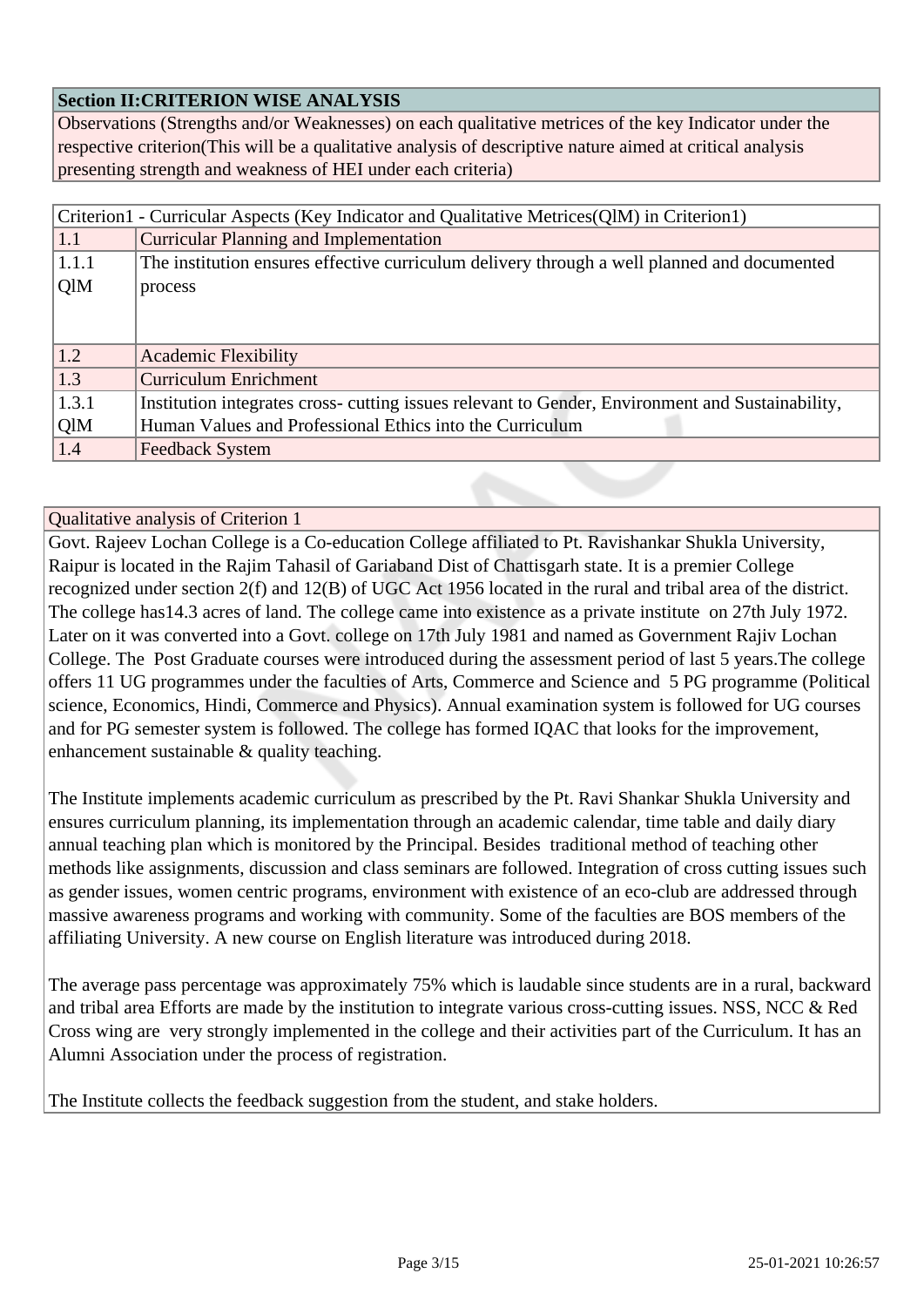|       | Criterion2 - Teaching-learning and Evaluation (Key Indicator and Qualitative Metrices(QlM) in Criterion2) |  |
|-------|-----------------------------------------------------------------------------------------------------------|--|
| 2.1   | <b>Student Enrollment and Profile</b>                                                                     |  |
| 2.2   | <b>Catering to Student Diversity</b>                                                                      |  |
| 2.2.1 | The institution assesses the learning levels of the students, after admission and organises special       |  |
| QlM   | programs for advanced learners and slow learners                                                          |  |
| 2.3   | <b>Teaching-Learning Process</b>                                                                          |  |
| 2.3.1 | Student centric methods, such as experiential learning, participative learning and problem solving        |  |
| QlM   | methodologies are used for enhancing learning experiences                                                 |  |
| 2.3.4 | Innovation and creativity in teaching-learning                                                            |  |
| QlM   |                                                                                                           |  |
| 2.4   | <b>Teacher Profile and Quality</b>                                                                        |  |
| 2.5   | <b>Evaluation Process and Reforms</b>                                                                     |  |
| 2.5.1 | Reforms in Continuous Internal Evaluation(CIE) system at the institutional level                          |  |
| QlM   |                                                                                                           |  |
| 2.5.2 | Mechanism of internal assessment is transparent and robust in terms of frequency and variety              |  |
| QlM   |                                                                                                           |  |
| 2.5.3 | Mechanism to deal with examination related grievances is transparent, time-bound and efficient            |  |
| QlM   |                                                                                                           |  |
| 2.5.4 | The institution adheres to the academic calendar for the conduct of CIE                                   |  |
| QlM   |                                                                                                           |  |
| 2.6   | <b>Student Performance and Learning Outcomes</b>                                                          |  |
| 2.6.1 | Program outcomes, program specific outcomes and course outcomes for all programs offered by               |  |
| QlM   | the Institution are stated and displayed on website and communicated to teachers and students             |  |
| 2.6.2 | Attainment of program outcomes, program specific outcomes and course outcomes are evaluated               |  |
| QlM   | by the institution                                                                                        |  |
| 2.7   | <b>Student Satisfaction Survey</b>                                                                        |  |

The students are basically from the surrounding rural areas. Admission of students are according to the rules and regulation, guidelines of State Govt. and the affiliating University. The admission process is transparent. The prospectus, hand book etc are provided to the students, also available in website. The govt reservation policy is followed. Admission committee is in place in the college. Staff council also exists. When students have any problem or they need personal guidance, the faculty do address their problems and provide counselling. Continuous internal evaluation system for UG and PG as per the rules of the University is strictly followed. Education is imparted to students following various methods like Home Assignment, Tutorials, Surprise Test. Learning out comes in term of course wise or subject wise not specified.

The college is managing its academic activities with the help of 12 permanent teachers and 11 guest teachers, all appointed by the state Government on state-level merit basis. Hence of the total of 23 teachers, all are existing. Being in a rural under developed area and also a full Government Institution there is no scope for appointment of guest teacher on self financing basis. Out of the 12 permanent teachers 4 teachers possess Ph.D. degree and two of them guide research students in other Universities.

The college conducts screening test and seminar presentation to identify 'Slow and Advance learners'. However, formal mechanism for identifying slow and advanced learners is yet to be evolved. Special library facilities are provided to advanced learners and slow learners are given Home assignments, extra classes & personal guidance. Innovative Teaching approaches/methods are adopted by the faculty. Most of the faculty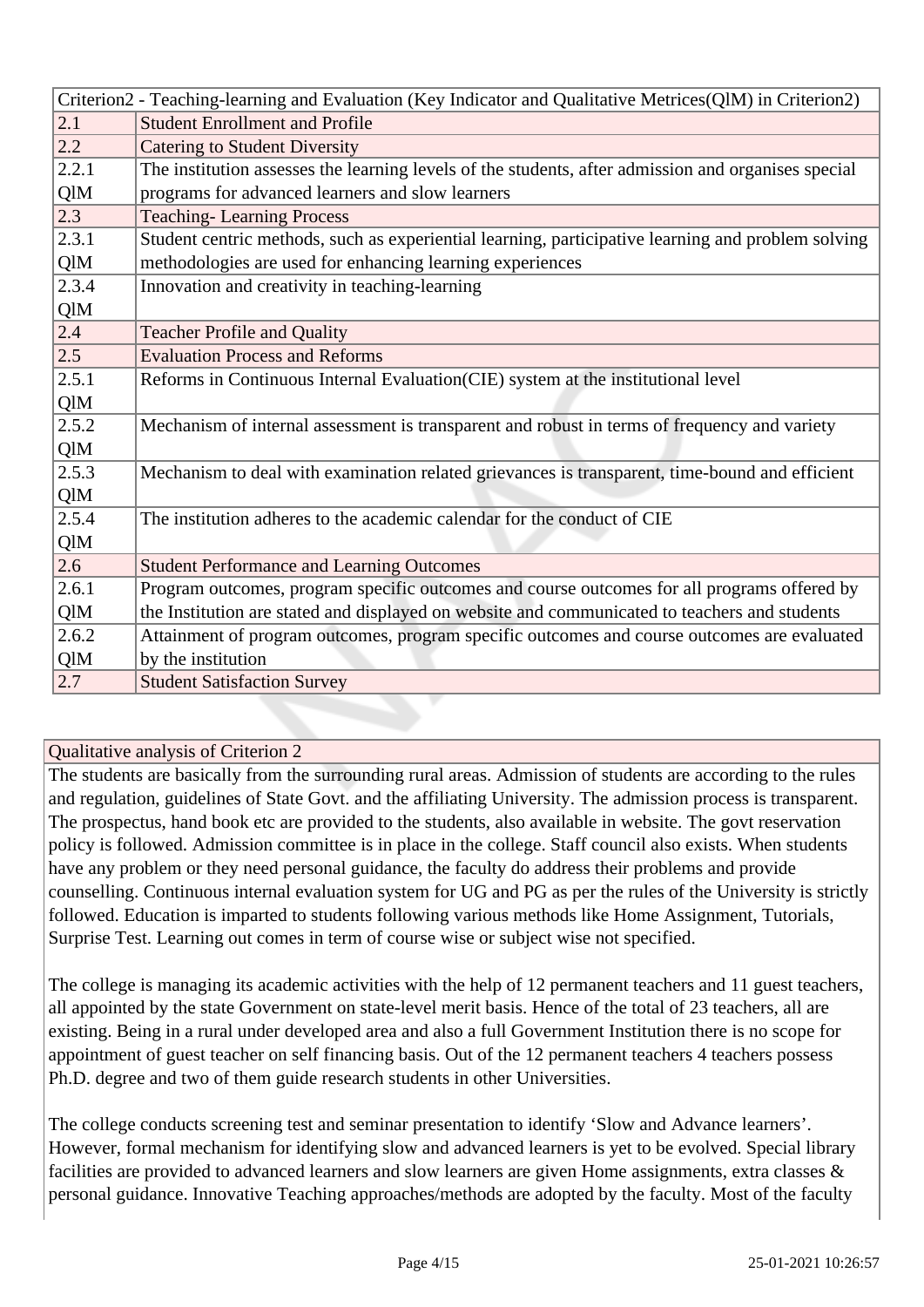members use chalk and talk method supplemented by ICT applications. However, in general Black board and Green Board Teaching in predominant, with Project Work or Field Work. The Institute has the redressal cell for grievance regarding examination grade.

Meetings, awareness programme are conducted by examination committee to create awareness in parents & students. Examination related grievances are routed through the College Level Examination Committee. Reevaluation process up to two levels as per University norms is followed. Program outcomes, program specific outcomes and course outcomes are not strongly addressed.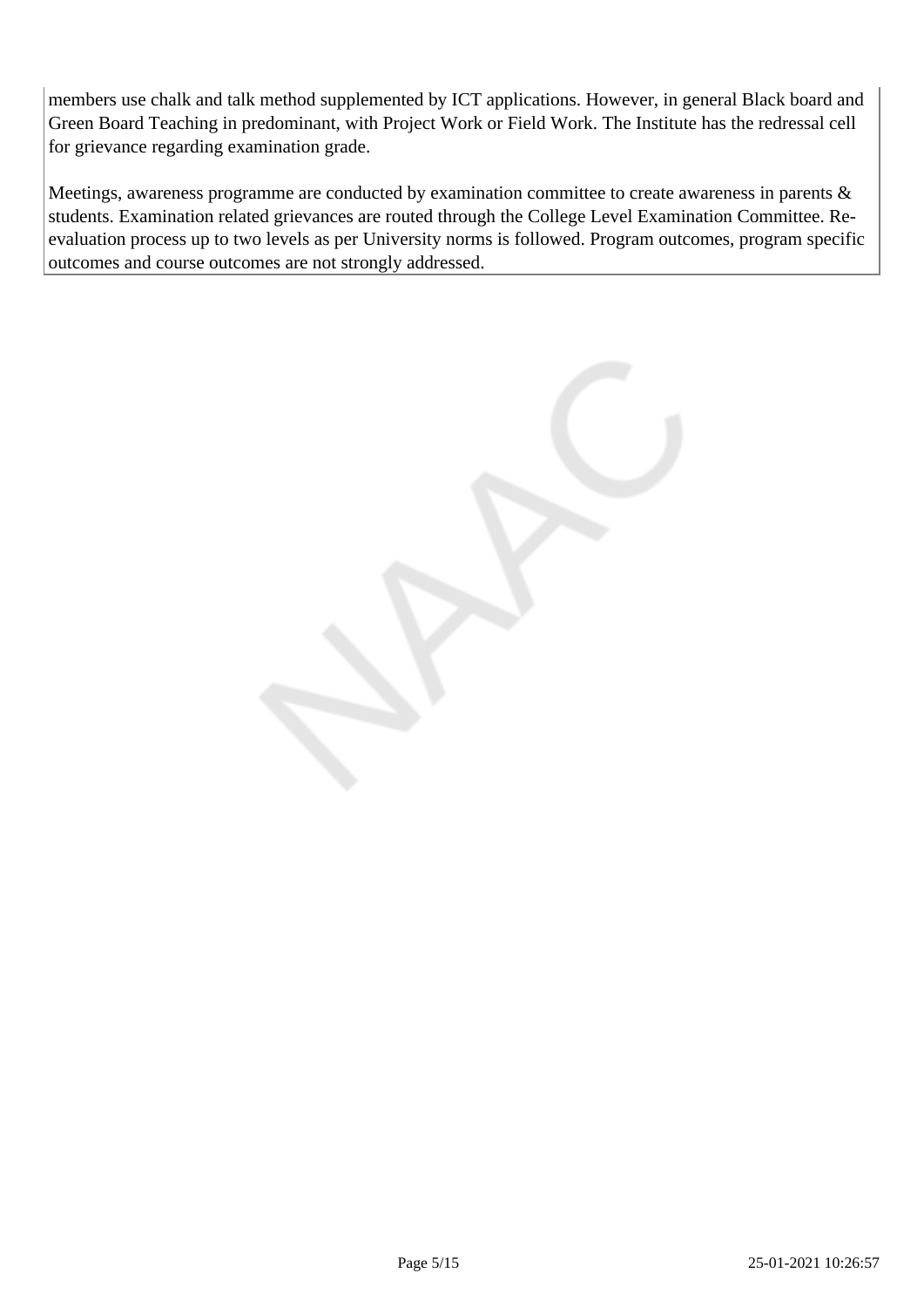| Criterion3 - Research, Innovations and Extension (Key Indicator and Qualitative Metrices (QIM) in |                                                                                                 |  |  |
|---------------------------------------------------------------------------------------------------|-------------------------------------------------------------------------------------------------|--|--|
|                                                                                                   | Criterion3)                                                                                     |  |  |
| 3.1                                                                                               | <b>Resource Mobilization for Research</b>                                                       |  |  |
| 3.2                                                                                               | <b>Innovation Ecosystem</b>                                                                     |  |  |
| 3.2.1                                                                                             | Institution has created an ecosystem for innovations including incubation centre and other      |  |  |
| QlM                                                                                               | initiatives for creation and transfer of knowledge                                              |  |  |
| 3.3                                                                                               | <b>Research Publications and Awards</b>                                                         |  |  |
| 3.4                                                                                               | <b>Extension Activities</b>                                                                     |  |  |
| 3.4.1                                                                                             | Extension activities in the neighbourhood community in terms of impact and sensitising students |  |  |
| QlM                                                                                               | to social issues and holistic development during the last five years                            |  |  |
| 3.5                                                                                               | Collaboration                                                                                   |  |  |

College is not recognized as the research centre by the affiliating University and does not offer the research orientated courses. One teacher of Physics received research grants in session 2016-17, through MRP from UGC. Only two papers have been published in UGC listed journals althrough teachers have other publications in non-UGC recognized journals and book chapters. Most teachers do not have Ph.D. degree.

The Institution makes always effort to inviting eminent person, resource person & professor for invited talks on different subjects. Few seminars are also organized getting grants from UGC during the assessment period.

Student Union and NSS wing of the College organizes various programmes on various social-cultural issues. Career Guidance Cell is established in the institution to give proper guidance & options to the students, Fee Concession, Govt. Scholarships by Social Welfare Dept. is made available to students. No significant collaboration exists with other institution or industries, College has no functional MOUS.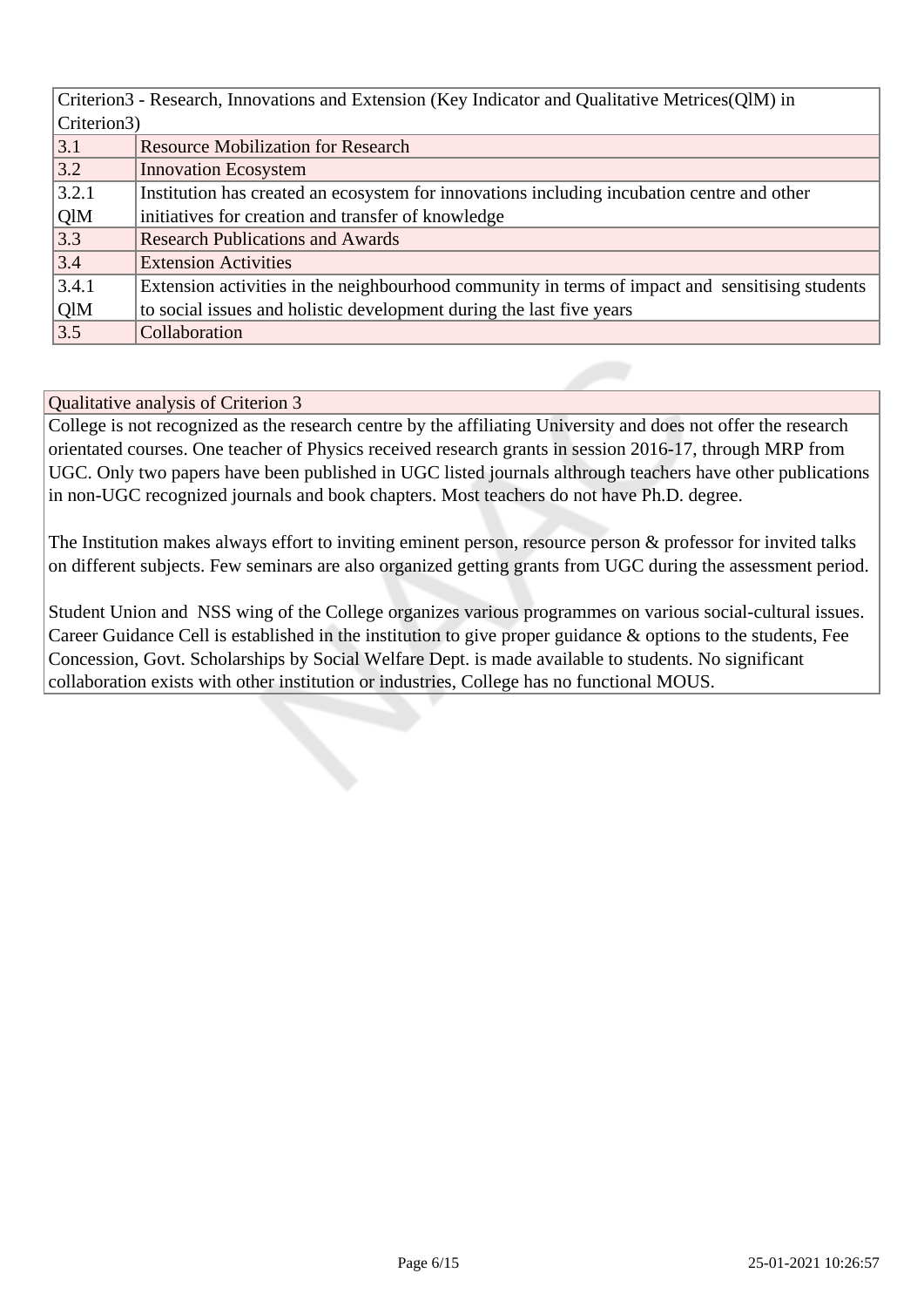| Criterion4 - Infrastructure and Learning Resources (Key Indicator and Qualitative Metrices (QIM) in |                                                                                                     |  |
|-----------------------------------------------------------------------------------------------------|-----------------------------------------------------------------------------------------------------|--|
| Criterion4)                                                                                         |                                                                                                     |  |
| 4.1                                                                                                 | <b>Physical Facilities</b>                                                                          |  |
| 4.1.1                                                                                               | The institution has adequate facilities for teaching-learning. viz., classrooms, laboratories,      |  |
| QlM                                                                                                 | computing equipment, etc.                                                                           |  |
| 4.1.2                                                                                               | The institution has adequate facilities for sports, games (indoor, outdoor), gymnasium, yoga centre |  |
| QlM                                                                                                 | etc., and cultural activities                                                                       |  |
| 4.2                                                                                                 | Library as a Learning Resource                                                                      |  |
| 4.2.1                                                                                               | Library is automated using Integrated Library Management System (ILMS)                              |  |
| QlM                                                                                                 |                                                                                                     |  |
| 4.2.2                                                                                               | Collection of rare books, manuscripts, special reports or any other knowledge resources for library |  |
| QlM                                                                                                 | enrichment                                                                                          |  |
| 4.3                                                                                                 | <b>IT</b> Infrastructure                                                                            |  |
| 4.3.1                                                                                               | Institution frequently updates its IT facilities including Wi-Fi                                    |  |
| QlM                                                                                                 |                                                                                                     |  |
| 4.4                                                                                                 | Maintenance of Campus Infrastructure                                                                |  |
| 4.4.2                                                                                               | There are established systems and procedures for maintaining and utilizing physical, academic       |  |
| QlM                                                                                                 | and support facilities - laboratory, library, sports complex, computers, classrooms etc.            |  |

The College area is about 14.3 acres with a buildup area of about 1250 square meters. Besides the main building there is a commerce block and new arts block and a separate library building. In the library 27215 text and reference books of UG & PG Courses and also reference books exist, however it is not automated with provision of softwares. Only browsing Infiblinet provision is in place. The College has 20 classrooms and 04 labs for Physics, Zoology, Botany and Chemistry. A specialized lab for Nano thin film preparation exists on which most Physics PG students undertake project work.

Six new classrooms were built in 2018-19. Only One Classroom is equipped with LCD projector. WIFI is functional in the college. There is one common seminar hall, one open auditorium, and canteen run by SHGs of local area, Tablets are distributed to the final year undergraduate and Post Graduate students under the 'Yuva Suchana Kranti Yojana' Scheme of State Govt. Through Jan Bhagidari Yojana of the Govt several infrastructure like office upgradation, computer room, CCTV camera, 5 aqua guards with RO facility, sanitary napkin vending machines are in place in the college. The college has 8 computers housed in a computer centre for use of students besides few more in different Departments and offices.

The Institution has 300 Sq.mt. areas for Indoor Games, a Mini Stadium for Cricket, Football, Athletics, NCC Parade, Badminton Court, Chess & Carom facilities. There is also provision of security guards to ensure safety of the campus.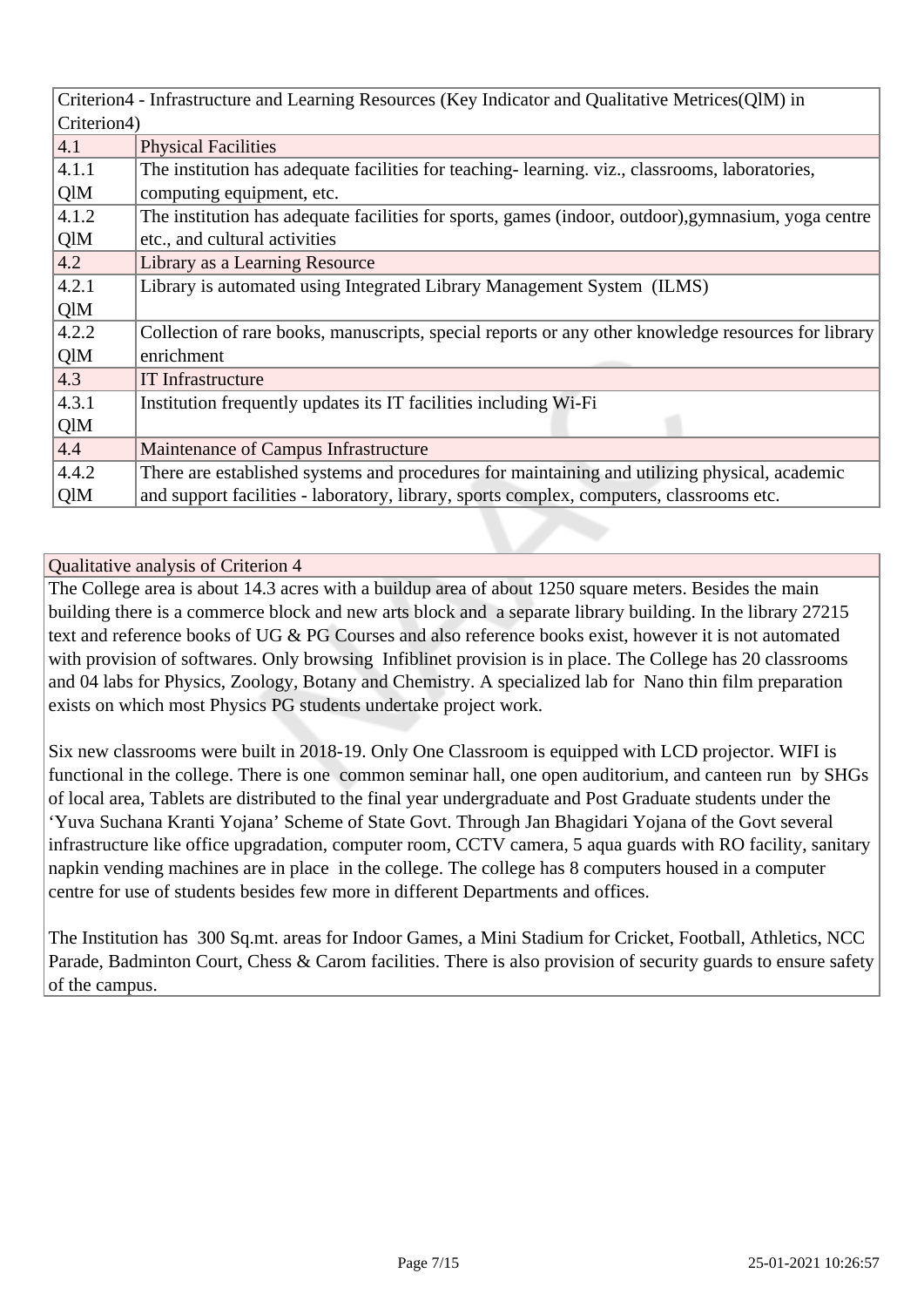| Criterion5 - Student Support and Progression (Key Indicator and Qualitative Metrices (QlM) in Criterion5) |                                                                                                     |  |
|-----------------------------------------------------------------------------------------------------------|-----------------------------------------------------------------------------------------------------|--|
| 5.1                                                                                                       | <b>Student Support</b>                                                                              |  |
| 5.2                                                                                                       | <b>Student Progression</b>                                                                          |  |
| 5.3                                                                                                       | <b>Student Participation and Activities</b>                                                         |  |
| 5.3.2                                                                                                     | Presence of an active Student Council & representation of students on academic & administrative     |  |
| QlM                                                                                                       | bodies/committees of the institution                                                                |  |
| 5.4                                                                                                       | Alumni Engagement                                                                                   |  |
| 5.4.1                                                                                                     | The Alumni Association/Chapters (registered and functional) contributes significantly to the        |  |
| QlM                                                                                                       | development of the institution through financial and non financial means during the last five years |  |

The students Council has been formed as per guidelines of affiliating University. The office bearer of the Council is elected basing on their percentage of marks in the examination. The Institution makes efforts to support needy and deserving students with scholarship from different State Govt. and Central Govt. Schemes.

The College runs skill development programmes, career guidance, anti sexual harassment cells and anti ragging cell and records are properly maintained..

NSS, NCC, and Red Cross Wings are working their best with documents of the volunteers for blood donation to the need, cleaning and maintaining discipline of the Magha-Kumbha mela, the important month-long festival of the region, Cultural shows in the mela, working for community welfare program .

Three students during 2018-19 and four during 2019-20 have taken part in University level sports competitions, One student participated in the Republic day parade of 2020, several NSS volunteers brought laurals and cash prize at the University and state level, Almost each year several students qualified in the NCC C and B certificate examinations. The University rank holders as well as toppers of each course were awarded with gold coated medals annually by the college.

.Alumni Association is formed in the college but its registration is under process. Alumni database is updated and computerized. The alumnus of the college provides adequate platform to support the parent organization and its goals. It has potential to contribute more to its Alma mater. During the interaction with the students they came out with several suggestions which is impressive and supportive. Parents and Alumni were happy with the progress of the colleges and committed to provide support for its further growth. The cultural event presented by the students displaying the culture of the region was excellent. These groups of the college also got prizes at the state level showing their expertise in extra curricular activities.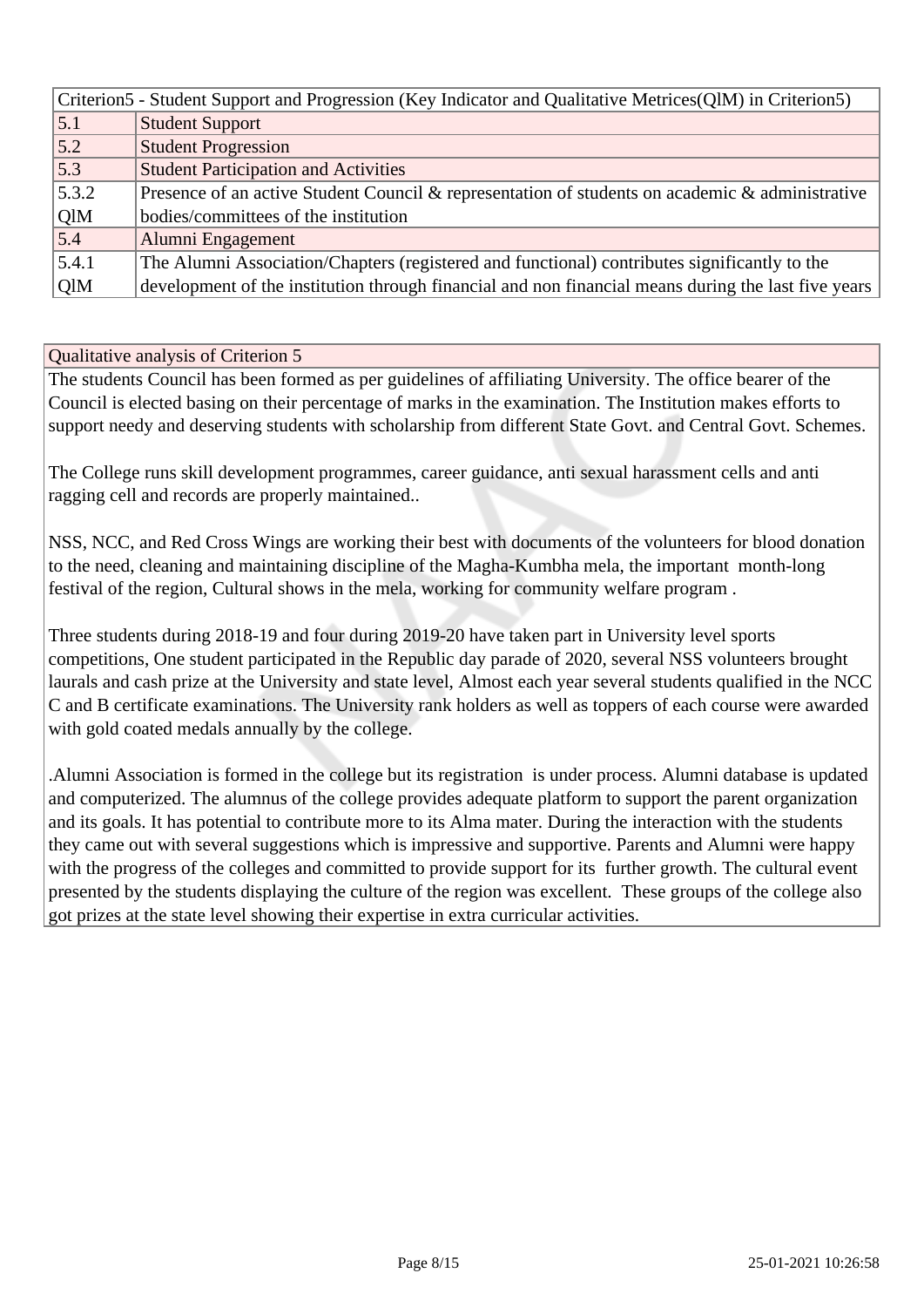|             | Criterion6 - Governance, Leadership and Management (Key Indicator and Qualitative Metrices(QlM) in   |  |  |
|-------------|------------------------------------------------------------------------------------------------------|--|--|
| Criterion6) |                                                                                                      |  |  |
| 6.1         | <b>Institutional Vision and Leadership</b>                                                           |  |  |
| 6.1.1       | The governance of the institution is reflective of an effective leadership in tune with the vision   |  |  |
| QlM         | and mission of the institution                                                                       |  |  |
| 6.1.2       | The institution practices decentralization and participative management                              |  |  |
| QlM         |                                                                                                      |  |  |
| 6.2         | <b>Strategy Development and Deployment</b>                                                           |  |  |
| 6.2.1       | Perspective/Strategic plan and Deployment documents are available in the institution                 |  |  |
| QlM         |                                                                                                      |  |  |
| 6.2.2       | Organizational structure of the institution including governing body, administrative setup, and      |  |  |
| QlM         | functions of various bodies, service rules, procedures, recruitment, promotional policies as well as |  |  |
|             | grievance redressal mechanism                                                                        |  |  |
| 6.2.4       | Effectiveness of various bodies/cells/committees is evident through minutes of meetings and          |  |  |
| QlM         | implementation of their resolutions                                                                  |  |  |
| 6.3         | <b>Faculty Empowerment Strategies</b>                                                                |  |  |
| 6.3.1       | The institution has effective welfare measures for teaching and non-teaching staff                   |  |  |
| QlM         |                                                                                                      |  |  |
| 6.3.5       | Institution has Performance Appraisal System for teaching and non-teaching staff                     |  |  |
| QlM         |                                                                                                      |  |  |
| 6.4         | Financial Management and Resource Mobilization                                                       |  |  |
| 6.4.1       | Institution conducts internal and external financial audits regularly                                |  |  |
| QlM         |                                                                                                      |  |  |
| 6.4.3       | Institutional strategies for mobilisation of funds and the optimal utilisation of resources          |  |  |
| QlM         |                                                                                                      |  |  |
| 6.5         | <b>Internal Quality Assurance System</b>                                                             |  |  |
| 6.5.1       | Internal Quality Assurance Cell (IQAC) has contributed significantly for institutionalizing the      |  |  |
| QlM         | quality assurance strategies and processes                                                           |  |  |
| 6.5.2       | The institution reviews its teaching learning process, structures $\&$ methodologies of operations   |  |  |
| <b>QlM</b>  | and learning outcomes at periodic intervals through IQAC set up as per norms                         |  |  |
| 6.5.5       | Incremental improvements made during the preceding five years (in case of first cycle)               |  |  |
| QlM         |                                                                                                      |  |  |
|             | Post accreditation quality initiatives (second and subsequent cycles)                                |  |  |

The vision and Mission of the college are well translated into action and they are in tune with the goals of Higher Education. College in under the State Government and Governance is managed by the Dept. of Higher Education, Chhattisgarh. Objectives of the institution are communicated to the stake holders through P.T. Meeting. Alumni Association and Jan Bhagidari Samiti is present which supports the administration. Formal mechanism in followed by the Institution regarding delegation of authority and power. There are number of committees existing in Institute like UGC, NAAC, IQAC, Cultural, Sports, Library, etc. This helps the smooth functioning of the college. Participative Management is visible through delegation of duties to different committees. The College ensures decentralization & participative management. College provides number of welfare Schemes of the teaching  $\&$  non-teaching staff like medical reimbursement, Group Insurance, CPS, GPF, DPF, festival advance etc. Leave structure is as per Govt norms. The college follows the service rules, procedures as per the state Govt. College has annual magazine which act as a platform for students to express their creative talent. All the employees, both teaching and non-teaching get salary as per 7th pay commission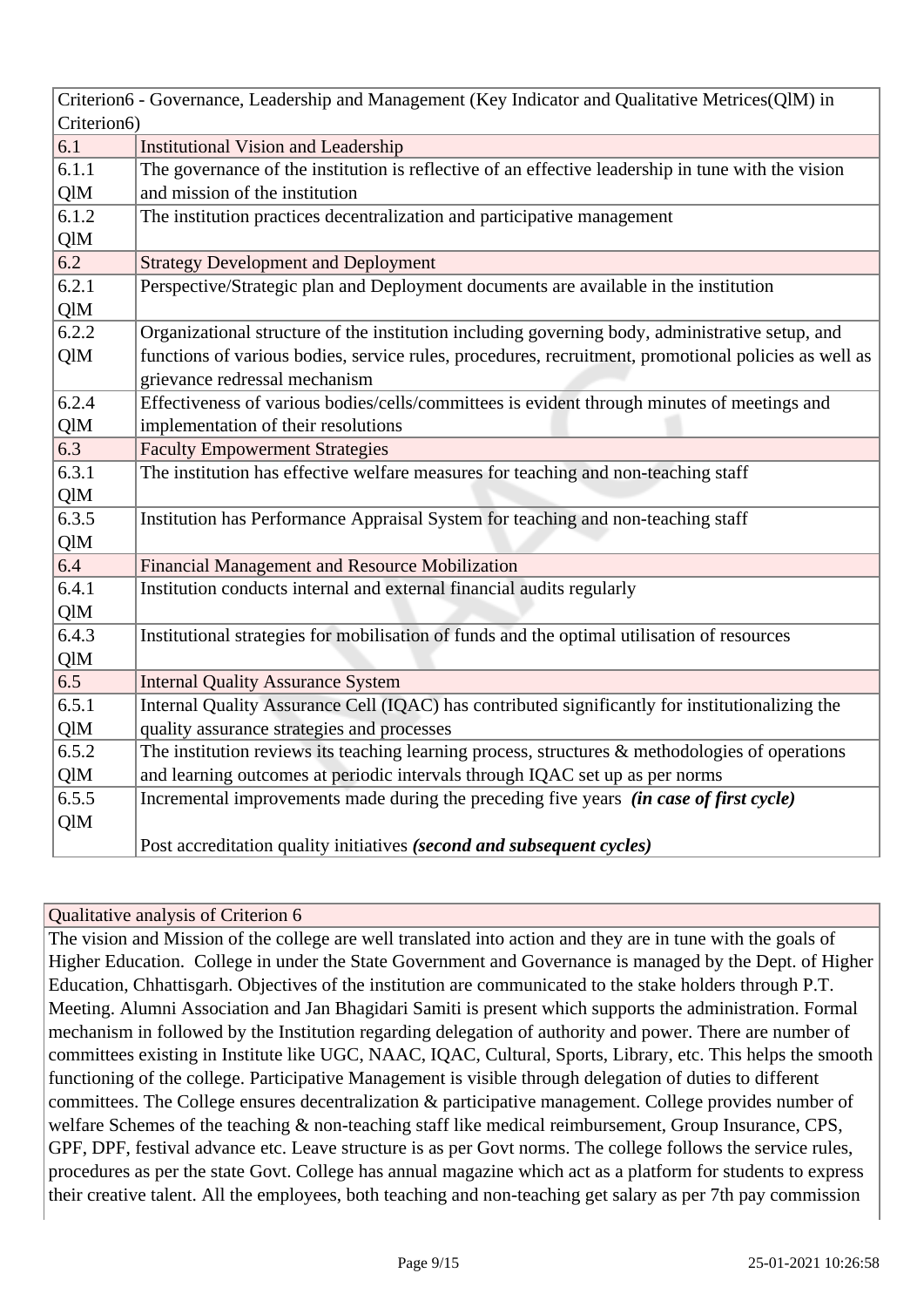of UGC. Budgeting as well as Regular audit, both internal. Govt level and AG level is done. Cash book , student enrollment register, examination register etc are maintained properly and up-to-date.

Page 10/15 25-01-2021 10:26:58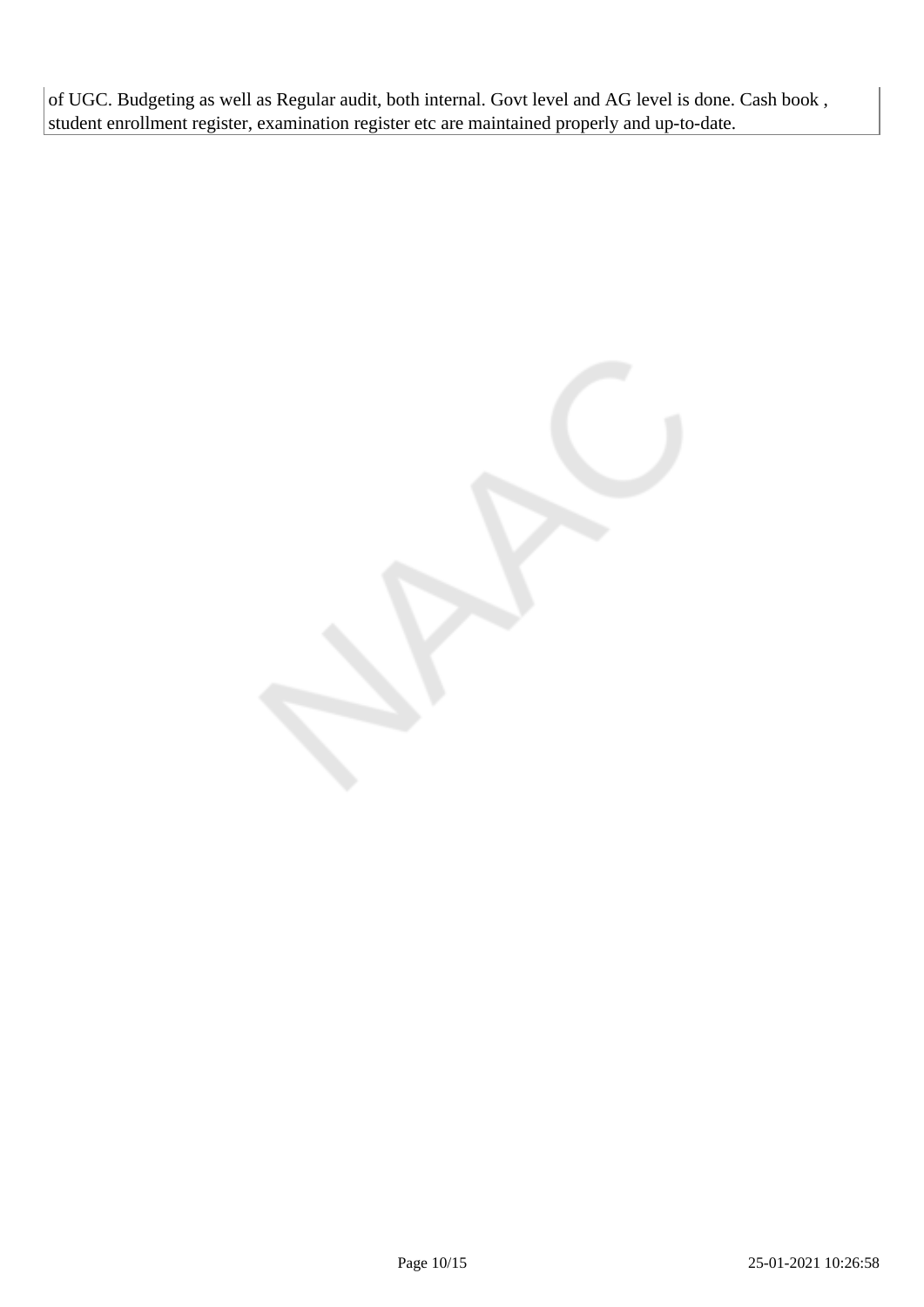|             | Criterion7 - Institutional Values and Best Practices (Key Indicator and Qualitative Metrices(QlM) in |  |  |
|-------------|------------------------------------------------------------------------------------------------------|--|--|
| Criterion7) |                                                                                                      |  |  |
| 7.1         | <b>Institutional Values and Social Responsibilities</b>                                              |  |  |
| 7.1.2       |                                                                                                      |  |  |
| QlM         |                                                                                                      |  |  |
|             | 1. Institution shows gender sensitivity in providing facilities such as:                             |  |  |
|             |                                                                                                      |  |  |
|             | 1. Safety and Security                                                                               |  |  |
|             |                                                                                                      |  |  |
|             | 2. Counselling                                                                                       |  |  |
|             |                                                                                                      |  |  |
|             | 3. Common Room                                                                                       |  |  |
|             |                                                                                                      |  |  |
|             |                                                                                                      |  |  |
| 7.1.5       | Waste Management steps including:                                                                    |  |  |
| QlM         | Solid waste management<br>٠                                                                          |  |  |
|             | Liquid waste management<br>٠                                                                         |  |  |
|             | E-waste management<br>$\bullet$                                                                      |  |  |
| 7.1.6       | Rain water harvesting structures and utilization in the campus                                       |  |  |
| QlM         |                                                                                                      |  |  |
| 7.1.7       | <b>Green Practices</b>                                                                               |  |  |
| QlM         | Students, staff using                                                                                |  |  |
|             | <b>Bicycles</b>                                                                                      |  |  |
|             | a)<br><b>Public Transport</b><br>b)                                                                  |  |  |
|             | Pedestrian friendly roads<br>$\mathbf{c})$                                                           |  |  |
|             | Plastic-free campus<br>٠                                                                             |  |  |
|             | Paperless office<br>$\bullet$                                                                        |  |  |
|             | Green landscaping with trees and plants                                                              |  |  |
| 7.1.18      | Institution organizes national festivals and birth / death anniversaries of the great Indian         |  |  |
| QlM         | personalities                                                                                        |  |  |
| 7.1.19      | The institution maintains complete transparency in its financial, academic, administrative and       |  |  |
| QlM         | auxiliary functions                                                                                  |  |  |
| 7.2         | <b>Best Practices</b>                                                                                |  |  |
| 7.2.1       | Describe at least two institutional best practices (as per NAAC Format)                              |  |  |
| QlM         |                                                                                                      |  |  |
| 7.3         | <b>Institutional Distinctiveness</b>                                                                 |  |  |
| 7.3.1       | Describe/Explain the performance of the institution in one area distinctive to its vision, priority  |  |  |
| QlM         | and thrust                                                                                           |  |  |

College has adopted innovative measures, like plantation in and around the campus, clean campus awareness programme and teaching with ICT. It has a audio System for teaching learning method. College try to locate solid waste in designated place within the college campus in the small tank built by the Nagar Panchayat. Rain Water harvesting is practiced partially.

The College has small garden with a variety of medicinal plants. The college is a plastic free campus. Students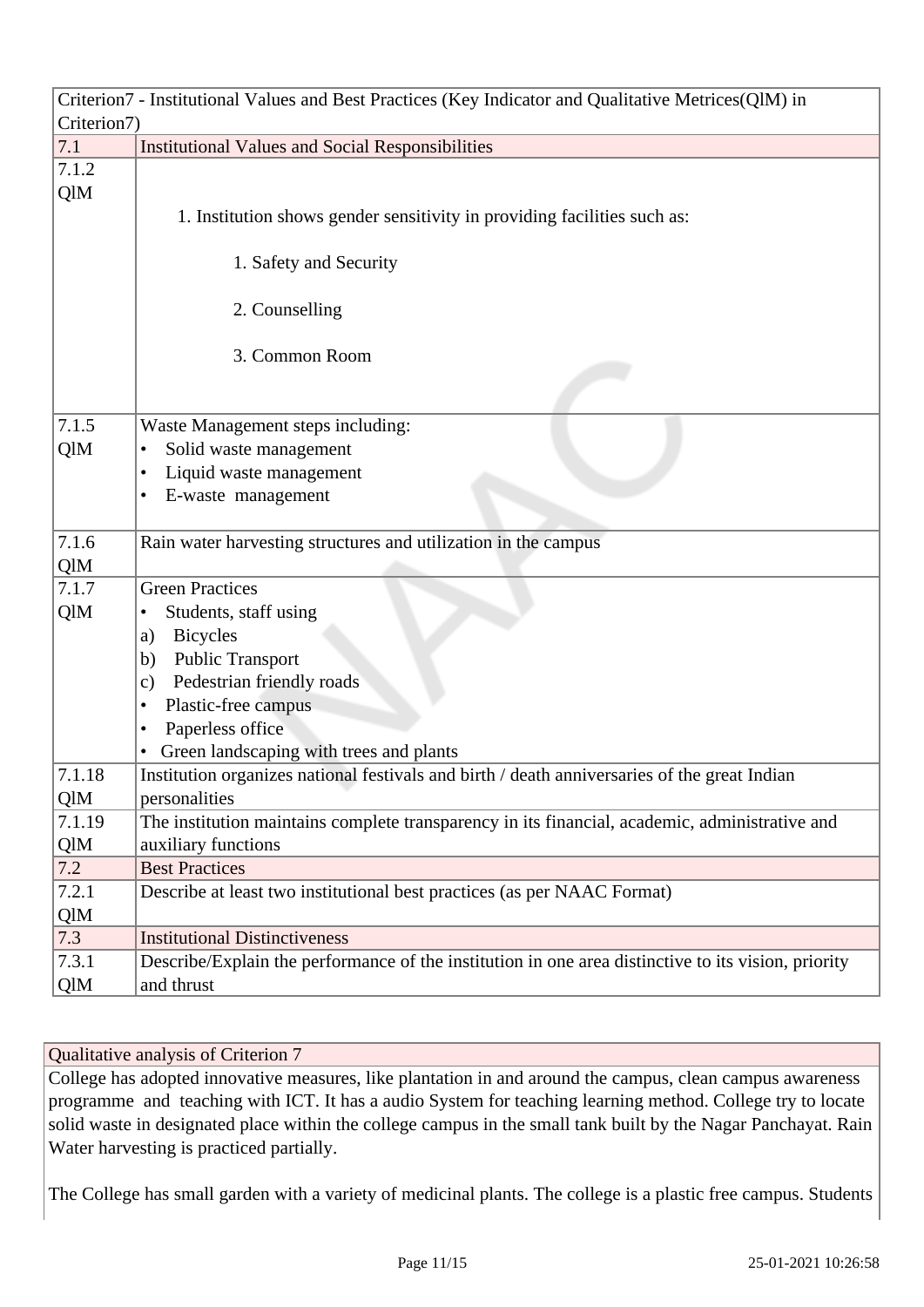and staff use mostly bicycles and public transport. The institute celebrate day of national importance like 'Environment Day', "AIDS DAY", 'YOGA DAY' NCC day etc and also all other national days like Yoga day, National Unity day, National Integration day, Guru Divas besides birth/death anniversaries of eminent personalities of the Country as well as the state. They remember and wish all the employees on their birthday and celebrate in the college.

The college has nearly two third population of girls students. The college authority has taken sufficient measures for female students for their safety and convenience. There are separate toilets and common rooms including sick room for female students. Ramps/Rails are in place for differently able stduents.

The Best Practices college has claimed are:

- 1. To teach students, how to create email ID.
- 2. M.Sc. III and IV Sem. Physics teach and train students of the subject at the U.G. level.

These are ofcourse essential for a collage in a rural area with limited access to internet and being a Govt. college without provision for appointing guest faculties. However, the college's best practice is its strong community development programs through NSS and NCC and work for cultural upliftment of the region showing a virtual presence during annual "kumbha" of Rajim which is applauded The education of this college aims towards capacity building for entrepreneurship, self generated work and quality of life which resulted in disciplined students over years..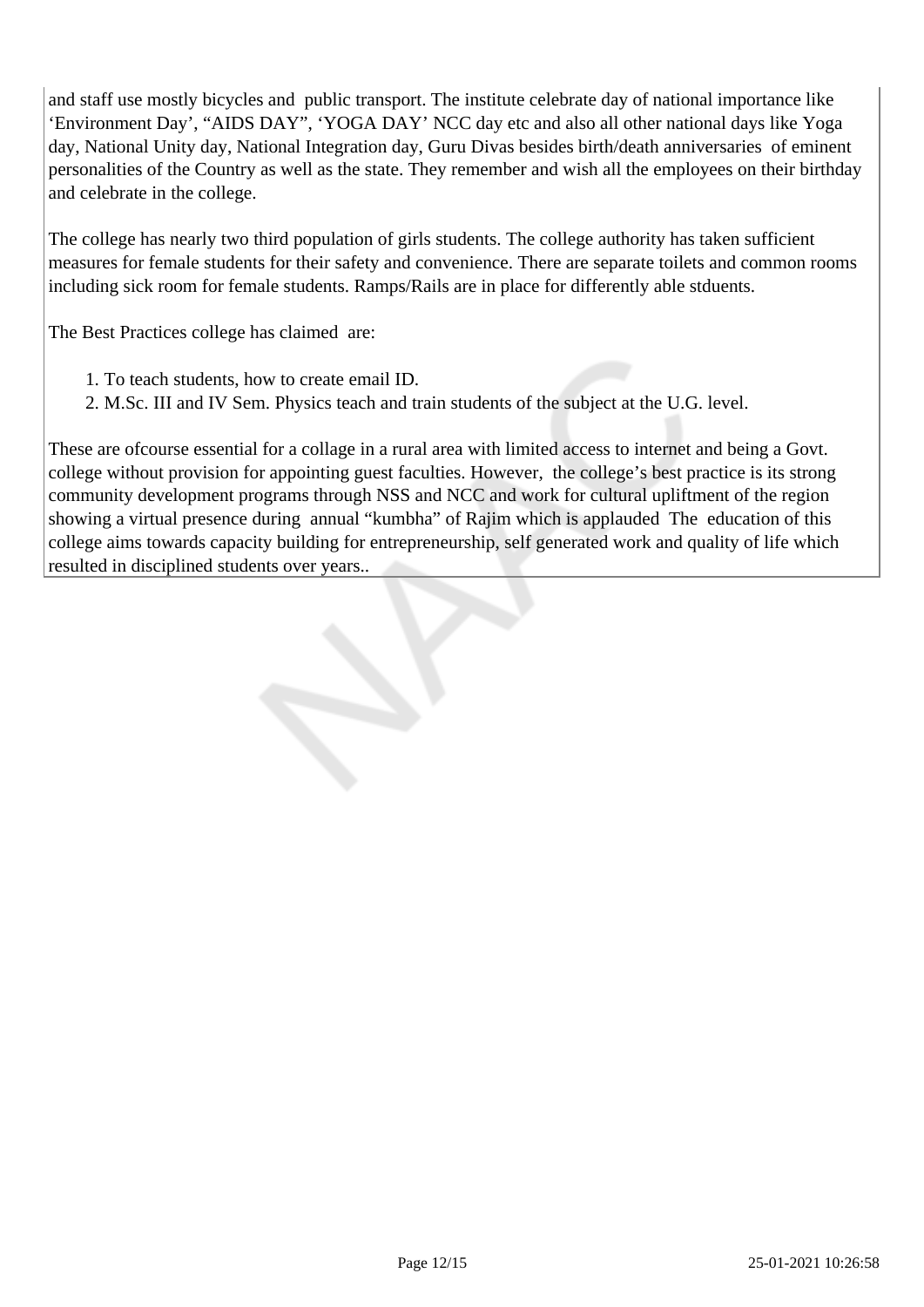**Section III:OVERALL ANALYSIS**based on Institutional strengths.Weaknesses,Opportunities & Challenges(**SWOC)(up to 500 words)**

Strength

Challenges (SWOC) (up to 500 words)

#### **Strength:**

The college is about 50 years old has adequate space for infrastructural growth, has a mini stadium and courses co Science and Commerce. NCC, NSS, Red Cross and participation in extracurricular activities by the students are disciplined, motivated, urge to have good education. Two third of the students are girls and most students are s Employees get 7th pay salary structure and service conditions are fully as per Government norms. The college imparting Higher education to students from rural background mostly from farming and tribal comparation.

#### **Weakness:**

Though the college has a sanctioned strength of 23 teachers including Professors only 12 teachers are in place. The by the Govt with persons from a state level merit list, are designated as guest teachers which the college is unable presence of full sanctioned staff. Less number of computers and ICT infrastructure. No language lab. Library is no software and also there is no full time Librarian. Add-on courses and job oriented short term courses have not been i mobilizing grants from external sources is inadequate.

### **Opportunities:**

As the college has adequate land area can expand its infrastructure requirements and expansion of the programmes. of opportunities to receive Govt. schemes/grants to execute in the college. Being in a rural area introduction of sl courses will immensely help for upliftment of the youth.

#### **Challenges:**

The major challenge before the college is to empower the students of this rural area with diverse social background National and international level examination and opportunities. Mobilization of grant for development of the colle challenge in this non-industrial area. Since the medium of teaching is in Hindi, introducing Language labs and con highly essential for career development of students is also a challenge.

#### **Overall Analysis**

The college, fully funded by Higher Education Department of Chattisgarh Government in a rural and backward are inparting education and making the young empowered for their career progression and nation building. There are show disadvantage, however this 50 year old college has potenticy to carter to the need of HE in the area. But need ung opening skill and job oriented courses, subjects in all faculties, a good library and ICT enabled teaching-learning process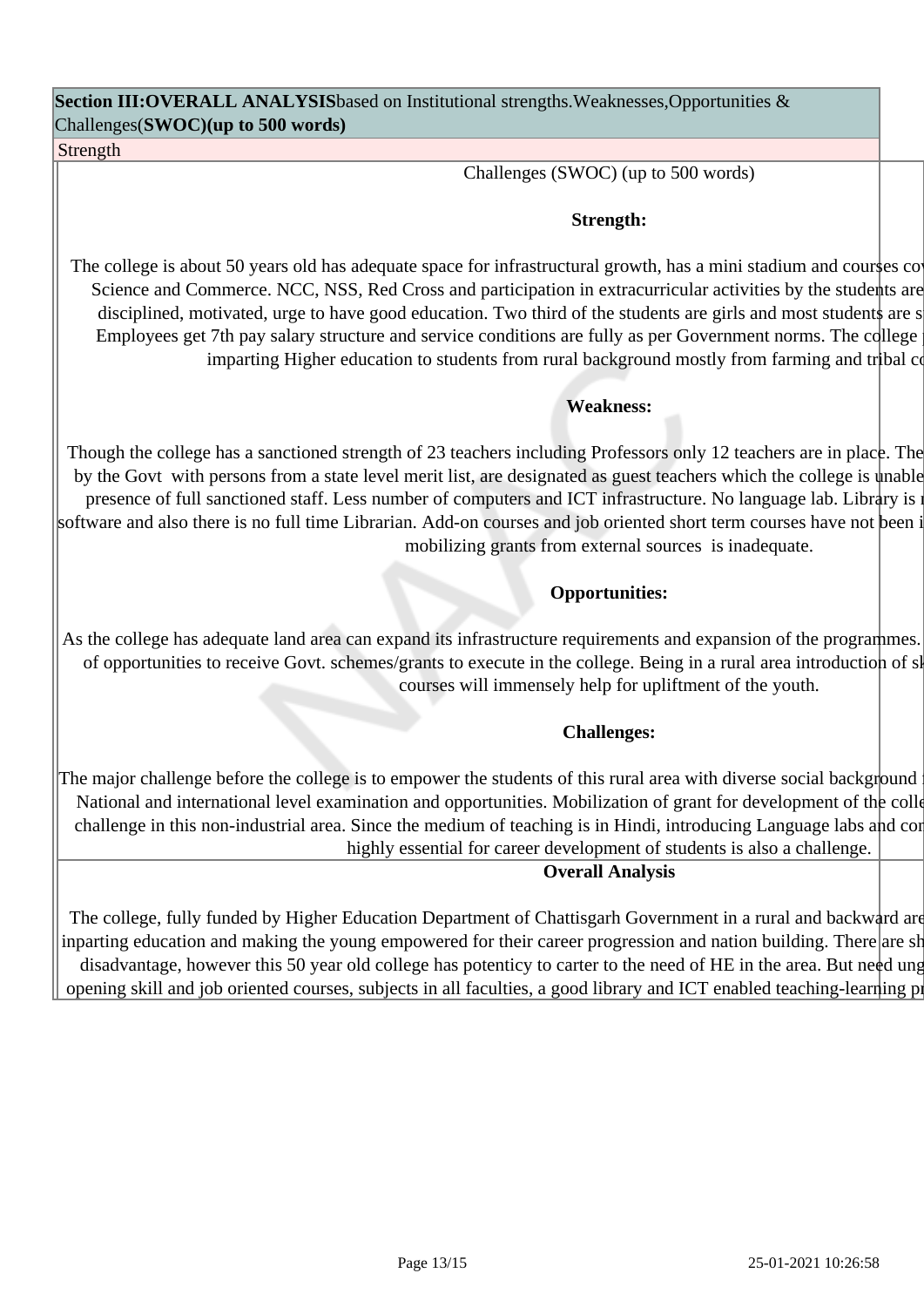#### **Section IV:Recommendations for Quality Enhancement of the Institution**

(Please limit to **ten major ones** and use telegraphic language) (It is not necessary to indicate all the ten bullets)

- Improving English communication skill of the students
- Language lab and computer centre with more PCs need to be created
- Library to be fully automated, digitized and with adequate reading room spaces
- Improvement of research activities of the faculties and getting extramural project grants
- Teachers should be motivated to do research leading to Ph.D. and the laboratories for further research to be strengthened
- Courses like Computer science, PG DCA, BBA and vocational/skill oriented courses need to be introduced
- 7. All Govt sanctioned teaching and non-teaching/supporting staff posts to be filled-up on priority
- Training for competitive examination and career guidance along with placement to be given priority
- A gymnasium with requisite equipments to be established
- Solid waste/liquid waste/e-waste recycling, full functional rain water harvesting structure and alternate energy provision be made in the college.

**I have gone through the observations of the Peer Team as mentioned in this report**

**Signature of the Head of the Institution**

**Seal of the Institution**